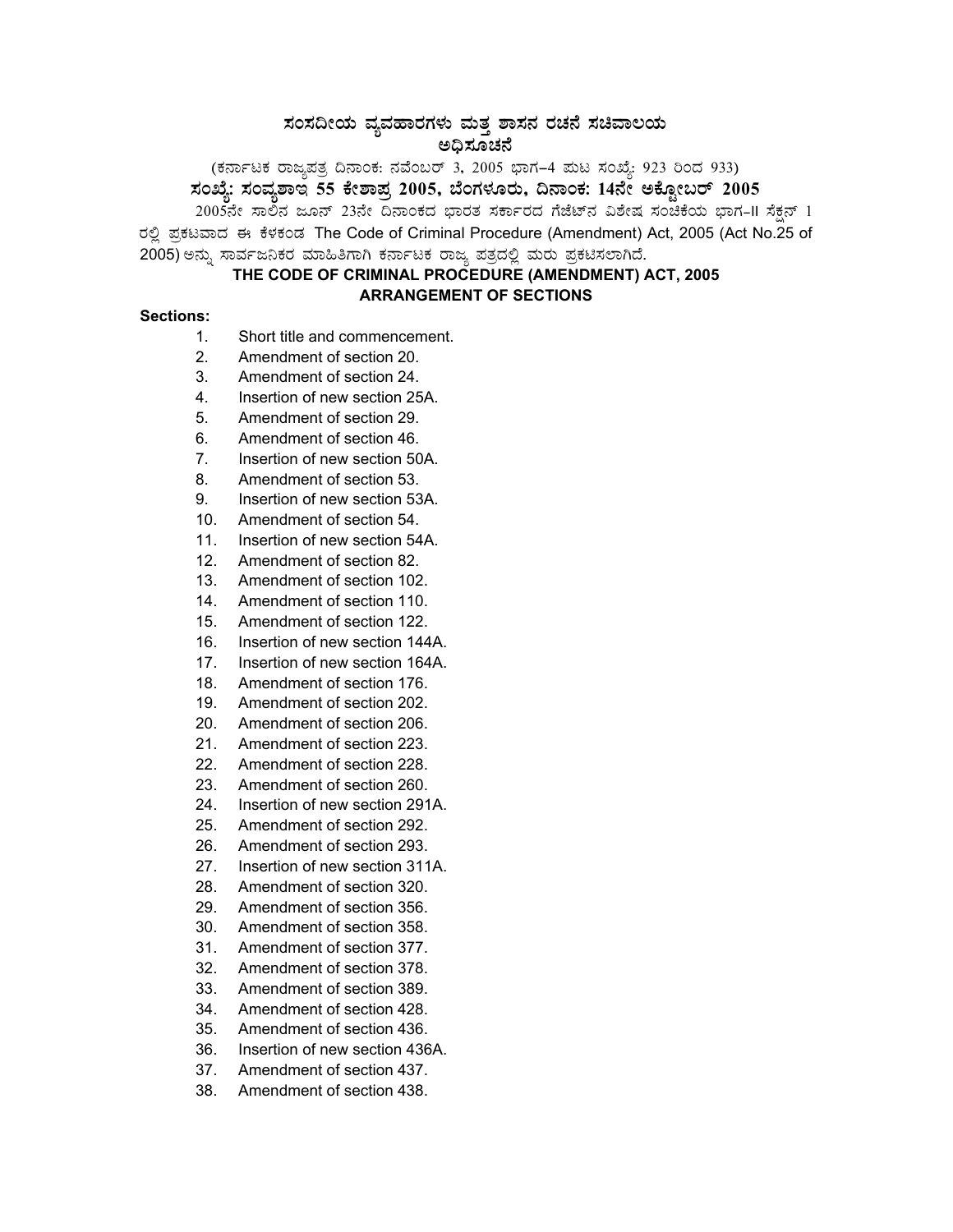- 39. Insertion of new section 441A.
- 40. Amendment of section 446.
- 41. Amendment of section 459.
- 42. Amendment of the first Schedule.
- 43. Amendment of the Second Schedule.
- 44. Amendment of Act 45 of 1860.

#### **THE CODE OF CRIMINAL PROCEDURE (AMENDMENT) ACT, 2005 AN**

## **ACT**

further to amend the Code of Criminal Procedure, 1973.

Be it enacted by Parliament in the Fifty-sixth Year of the Republic of India as follows:-

**1. Short title and commencement.-** This Act may be called the Code of Criminal Procedure (Amendment) Act, 2005.

(2) Save as otherwise provided in this Act, it shall come into force on such date as the Central Government may, by notification in the Official Gazette, appoint.

**2. Amendment of section 20.-** In section 20 of the Code of Criminal Procedure, 1973 (2 of 1974) (hereinafter referred to as the principal Act), after sub-section (4), the following subsection shall be inserted, namely:-

"(4A) The State Government may, by general or special order and subject to such control and directions as it may deem fit to impose, delegate its powers under sub-section (4) to the District Magistrate.".

**3. Amendment of section 24.-** In section 24 of the principal Act, in sub-section (6), after the proviso, the following Explanation shall be inserted and shall be deemed to have been inserted with effect from the 18th day of December, 1978, namely:-

**'Explanation.-** For the purposes of this sub-section,-

(a) "regular Cadre of Prosecuting Officers" means a Cadre of Prosecuting Officers which includes therein the post of a Public Prosecutor, by whatever name called, and which provides for promotion of Assistant Public Prosecutors, by whatever name called, to that post;

(b) "prosecuting Officer" means a person, by whatever name called, appointed to perform the functions of a Public Prosecutor, an Additional Public Prosecutor or an Assistant Public Prosecutor under this Code.'.

**4. Insertion of new section 25A.-** In Chapter II of the principal Act, after section 25, the following section shall be inserted, namely:-

**"25A. Directorate of Prosecution.-** (1) The State Government may establish a Directorate of Prosecution consisting of a Director of Prosecution and as many Deputy Directors of Prosecution as it thinks fit.

(2) A person shall be eligible to be appointed as a Director of Prosecution or a Deputy Director of Prosecution, only if he has been in practice as an advocate for not less than ten years and such appointment shall be made with the concurrence of the Chief Justice of the High Court.

(3) The Head of the Directorate of Prosecution shall be the Director of Prosecution, who shall function under the administrative control of the Head of the Home Department in the State.

(4) Every Deputy Director of Prosecution shall be subordinate to the Director of Prosecution.

(5) Every Public Prosecutor, Additional Public Prosecutor and Special Public Prosecutor appointed by the State Government under sub-section (1), or as the case may be, sub-section (8), of section 24 to conduct cases in the High Court shall be subordinate to the Director of Prosecution.

(6) Every Public Prosecutor, Additional Public Prosecutor and Special Public Prosecutor appointed by the State Government under sub-section (3), or as the case may be, sub-section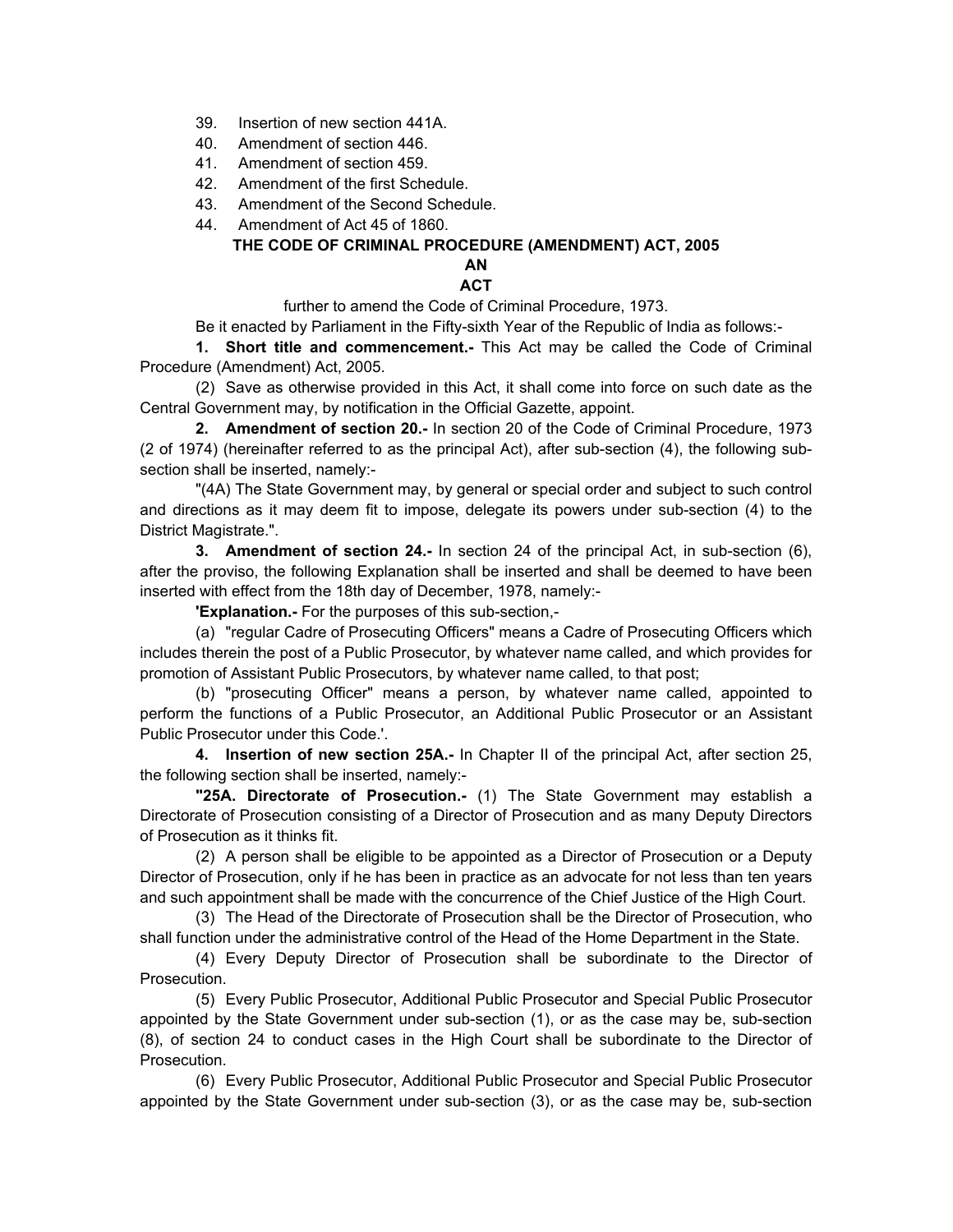(8), of section 24 to conduct cases in District Courts and every Assistant Public Prossecutor appointed under sub-section (1) of section 25 shall be subordinate to the Deputy Director of Prosecution.

(7) The powers and functions of the Director of Prosecution and the Deputy Directors of Prosecution and the areas for which each of the Deputy Directors of Prosecution have been appointed shall be such as the State Government may, by notification, specify.

(8) The provisions of this section not apply to the Advocate General for the State while performing the functions of a Pulbic Prosecutor.".

**5. Amendment of section 29.-** In section 29 of the principal Act,-

(a) in sub-section (2), for the words "five thousand rupees", the words "ten thousand rupees" shall be substituted;

(b) in sub-section (3), for the words "one thousand rupees", the words "five thousand rupees" shall be substituted.

**6. Amendment of section 46.-** In section 46 of the principal Act, after sub-section (3), the following sub-section shall be inserted, namely:-

"(4) Save in exceptional circumstances, no woman shall be arrested after sunset and before sunrise, and where such exceptional circumstances exist, the woman police officer shall, by making a written report, obtain the prior permission of the Judicial Magistrate of the first class within whose local jurisdiction the offence is committed or the arrest is to be made.".

**7. Insertion of new section 50A.-** After section 50 of the principal Act, the following section shall be inserted, namely:-

**50A. Obligation of person making arrest to inform about the arrest, etc., to a nominated person.-** (1) Every police officer or other person making any arrest under this Code shall forthwith give the information regarding such arrest and place where the arrested person is being held to any of his friends, relatives or such other persons as may be disclosed or nominated by the arrested person for the purpose of giving such information.

(2) The police officer shall inform the arrested person of his rights under sub-section (1) as soon as he is brought to the police station.

(3) An entry of the fact as to who has been informed of the arrest of such person shall be made in a book to be kept in the police station in such form as may be prescribed in this behalf by the State Government.

(4) It shall be the duty of the magistrate before whom such arrested person is produced, to satisfy himself that the requirements of sub-section (2) and sub-section (3) have been complied with in respect of such arrested person.".

**8. Amendment of section 53.-**In section 53 of the principal Act, for the Explanation the following Explanation shall be substituted, namely:-

'Explanation.- In this section and in sections 53A and 54,-

(a) "examination" shall include the examination of blood, blood stains, semen, swabs in case of sexual offences, sputum and sweat, hair samples and finger nail clippings by the use of modern and scientific techniques including DNA profiling and such other tests which the registered medical practioner thinks necessary in a particular case;

(b) "registered medical practitioner" means a medical practitioner who possesses any medical qualification as defined in clause (h) of section 2 of the Indian Medical Council Act, 1956 (102 of 1956) and whose name has been entered in a State Medical Register.'.

**9. Insertion of new section 53A.-** After section 53 of the principal Act, the following section shall be inserted, namely:-

**"53A. Examination of person accused of rape by medical practitioner.-** (1) When a person is arested on a charge of committing an offence of rape or an attempt to commit rape and there are reasonable grounds for believing that an examination of his person will afford evidence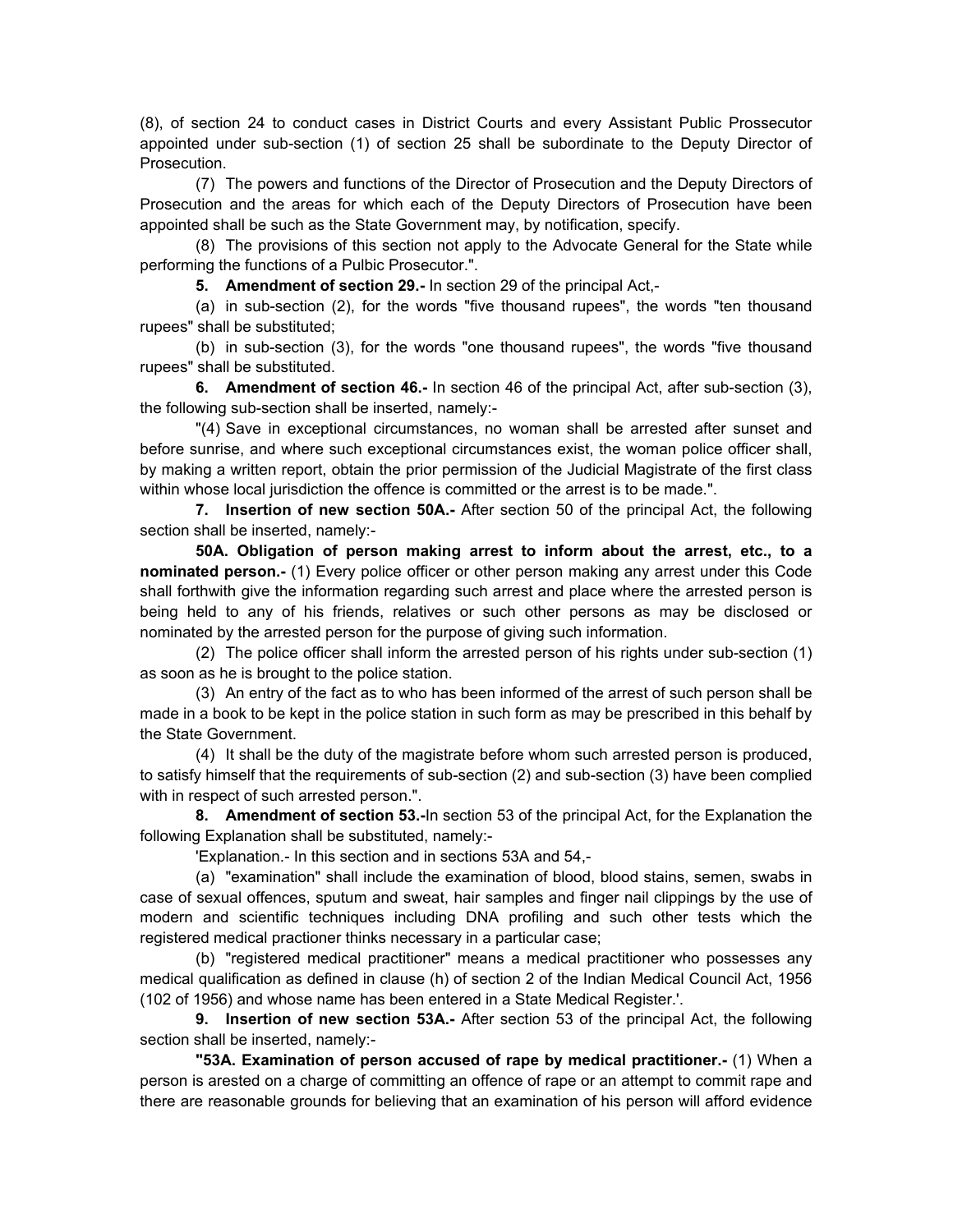as to the commission of such offence, it shall be lawful for a registered medical practioner employed in a hospital run by the Government or by a local authority and in the absence of such a practitioner within the radius of sixteen kilometres from the place where the offence has been committed, by any other registered medical practitioner, acting at the request of a police officer not below the rank of a sub-inspector, and for any person acting in good faith in his aid and under his direction, to make such an examination of the arrested person and to use such force as is reasonably necessary for that purpose.

(2) The rgistered medical practioner conducting such examination shall, without delay, examine such person and prepare a report of his examination giving the following particulars, namely:-

(i) the name and address of the accused and of the person by whom he was brought,

(ii) the age of the accused,

(iii) marks of injury, if any, on the person of the accused,

(iv) the description of material taken from the person of the accused for DNA profiling, and

(v) other material particulars in reasonable detail.

(3) The report shall state precisely the reasons for each conclusion arrived at.

(4) The exact time of commencement and completion of the examination shall also be noted in the report.

(5) The registered medical practitioner shall, without delay, forward the report to the investigating officer, who shall forward it to the Magistrate referred to in section 173 as part of the documents referred to in clause (a) of sub-section (5) of that section.".

**10. Amendment of section 54.-** Section 54 of the principal Act shall be renumbered as sub-section (1) thereof, and after sub-section (1) as so renumbered, the following sub-section shall be inserted, namely:-

"(2) Where an examination is made under sub-section (1), a copy of the report of such examination shall be furnished by the registered medical practitioner to the arrested person or the person nominated by such arrested person.".

**11. Insertion of new section 54A.-** After section 54 of the principal Act, the following section shall be inserted, namely:-

**"54A. Indentification of person arrested.-** Where a person is arrested on a charge of committing an offence and his identification by any other person or person is considered necessary for the purpose of investigation of such offence, the Court, having jurisdiction may, on the request of the officer in charge of a police station, direct the person so arrested to subject himself to identification by any person or persons in such manner as the Court may deem fit.".

**12. Amendment of section 82.-** In section 82 of the principal Act, after sub-section (3), the following sub-sections shall be inserted, namely:-

"(4) Where a proclamation published under sub-section ( 1) is in respect of a person accused of an offence punishable under section 302, 304, 364, 367, 382, 392, 393, 394, 395, 396, 397, 398, 399, 400, 402, 436, 449, 459, 459 or 460 of the Indian Penal Code, (45 of 1860) and such person fails to appear at the specified place and time required by the proclamation, the Court may, after making such inquiry as it thinks fit, pronounce him a proclaimed offender and make a declaration to that effect.

(5) The provisions of sub-sections (2) and (3) shall apply to a declaration made by the Court under sub-section (4) as they apply to the proclamation published under sub-section (1).".

**13. Amendment of section 102.-** In section 102 of the principal Act,-

(a) in sub-section (3), after the words "transported to the Court", the words "or where there is difficulty in securing proper accommodation for the custody of such property, or where the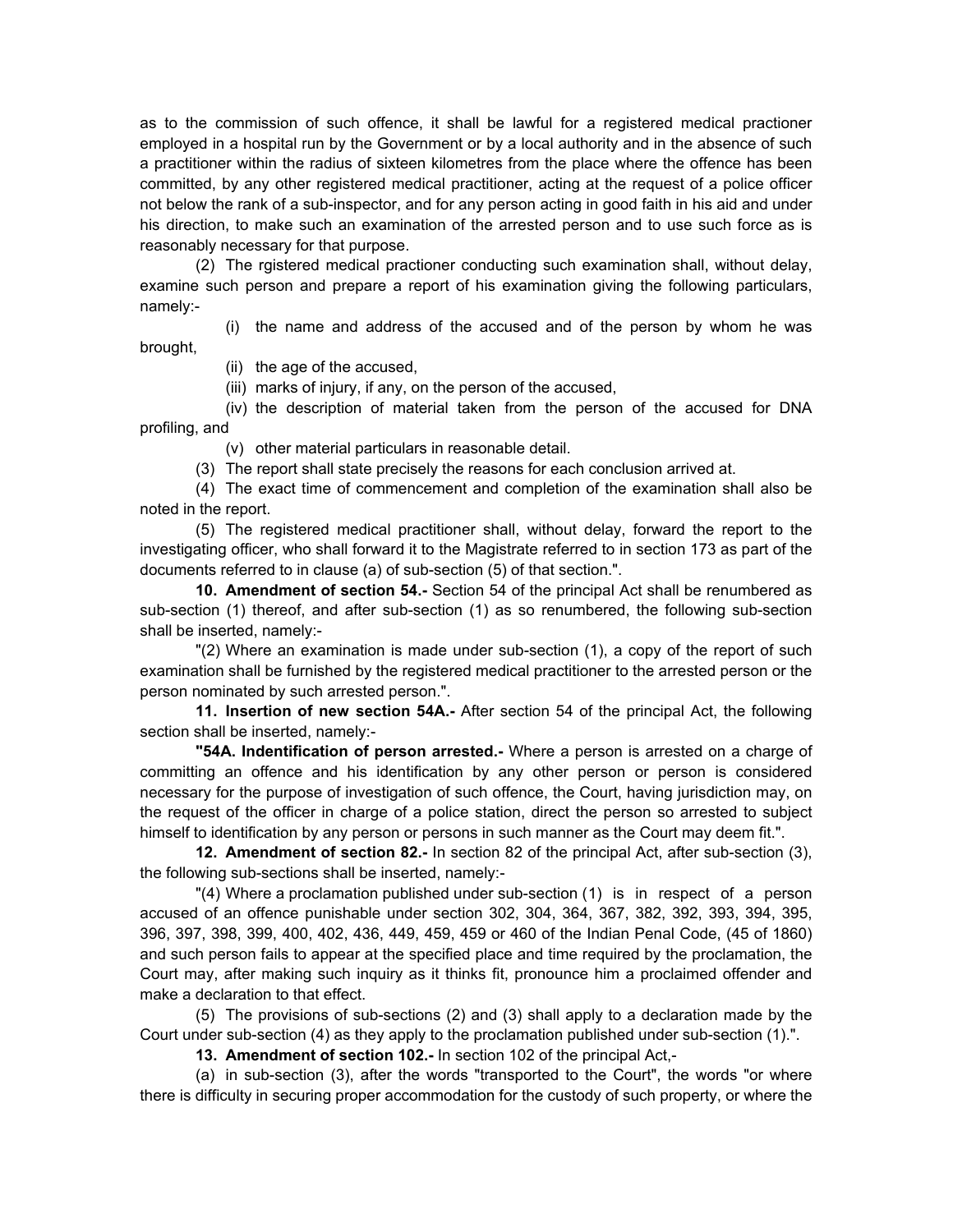continued retention of the property in police custody may not be considered necessary for the purpose of investigation" shall be inserted;

(b) after sub-section (3), the following proviso shall be added at the end, namely:-

"Provided that where the property seized under sub-section (1) is subject to speedy and natural decay and if the person entitled to the possession of such property is unknown or absent and the value of such property is less than five hundred rupees, it may forthwith be sold by auction under the orders of the Superintendent of Police and the provisions of sections 457 and 458 shall, as nearly as may be practicable, apply to the net proceeds of such sale.".

**14. Amendment of section 110.-** In section 110 of the principal Act, in clause (f), subclause (i),-

- (i) in item  $(q)$ , the word "or" shall be omitted;
- (ii) after item  $(q)$ , the following item shall be inserted, namely:-
	- "(h) the Foreigners Act, 1946 (31 of 1946); or".

**15. Amendment of section 122.-** In section 122 of the principal Act, in sub-section (1), in clause (b), for the words "bond without sureties", the words "bond, with or without sureties," shall be substituted.

**16. Insertion of new section 144A.-** In Chapter X of the principal Act, under subheading "C.-Urgent cases of nuisance or apprehended danger", after section 144, the following section shall be inserted, namely:-

**"144A. Power to prohibit carrying arms in procession or mass drill or mass training with arms.-** (1) The District Magistrate may, whenever he considers it necessary so to do for the preservation of public peace or public safety or for the maintenance of public order, by public notice or by order, prohibit in any area within the local limits of his jurisdiction, the carrying of arms in any procession or the organising or holding of, or taking part in, any mass drill or mass training with arms in any public place.

(2) A public notice issued or an order made under this section may be directed to a particular person or to persons belonging to any community, party or organisation.

(3) No public notice issued or an order made under this section shall remain in force for more than three months from the date on which it is issued or made.

(4) The State Government may, if it considers necessary so to do for the preservation of public peace or public safety or for the maintenance of public order, by notification, direct that a public notice issued or order made by the District magistrate under this section shall remain in force for such further period not exceeding six months from the date on which such public notice or order was issued or made by the District Magistrate would have, but for such direction, expired, as it may specify in the said notification.

(5) The State Government may, subject to such control and directions as it may deem fit to impose, by general or special order, delegate its powes under sub-section (4) to the District Magistrate.

**Explanation.-** The word "arms" shall have the meaning assigned to it in section 153AA of the Indian Penal Code (45 of 1860).'.

**17. Insertion of new section 164A.-** After section 164 of the principal Act, the following section shall be inserted, namely:-

**'164A. Medical examination of the viction of rape.-** (1) Where, during the stage when an offence of committing rape or attempt to commit rape is under investigation, it is proposed to get the person of the woman with whom rape is alleged or attempted to have been committed or attempted, examined by a medical expert, such examination shall be conducted by a registered medical practitioner employed in a hospital run byu the Government or a local authority and in the abbsence of such a practitioner, by any other registered medical practitioner, with the consent of such woman or of a person competent to give suich consent on her behalf and such woman shall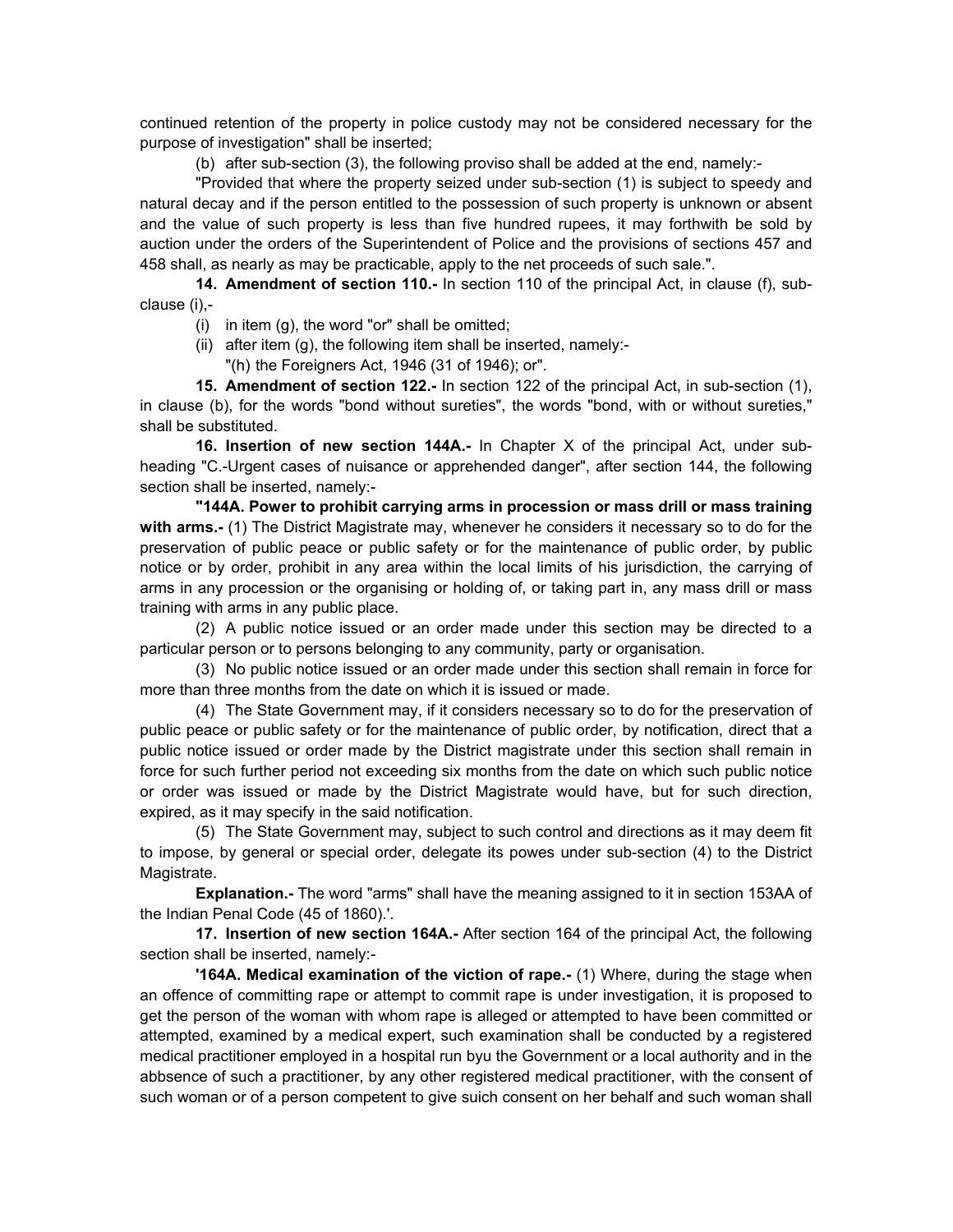be sent to such registered medical practitioner within twenty-four fours from the time of receiving the information relating to the commission of such offence.

(2) The registered medical practitioner, to whom such woman is sent, shall, without delay, examine her person and prepare a report of his examination giving the following particulars, namely:-

(i) the name and address of the woman and of the person by whom she was brought;

- (ii) the age of the woman;
- (iii) the description of material taken from the person of the woman for DNA profiling;
- (iv) marks of injury, if any, on the person of the woman;
- (v) general mental condition of the woman; and
- (vi) other material particulars in reasonable detail.
- (3) The report shall state precisely the reasons for each conclusion arrived at.

(4) The report shall specifically record that the consent of the woman or of the person competent to give such consent on her behalf to such examination had been obtained.

(5) The exact time of commencement and completion of the examination shall also be noted in the report.

(6) The registered medical practitioner shall, without delay forward the report to the investigating officer who shall forward it to the Magistrate referred to in section 173 as part of the documents referred to in clause (a) of sub-section (5) of that section.

(7) Nothing in this section shall be construed as rendering lawful any examination without the consent of the woman or of any person competent to give such consent on her behalf.

**Explanation.-** For the purposes of this section, "examination" and "registered medical practitioner" shall have the same meanings as in section 53.'.

**18. Amendment of section 176.-** In section 176 of the principal Act,-

(i) in sub-section (1), the words "where any person dies while in the custody of the police or" shall be omitted;

- (ii) after sub-section (1), the following sub-section shall be inserted, namely:-
	- "(1A) Where,-

(a) any person dies or disappears, or

(b) rape is alleged to have been committed on any woman,

while such person or woman is in the custody of the police or in any other custody authorised by the Magistrate or the Court, under this Code, in addition to the inquiry or investigation held by the police, an inquiry shall be held by the Judicial Magistrate or the Metropolitan Magistrate, as the case may be, within whose local jurisdiction the offence has been committed.".;

(iii) after sub-section (4), before the Explanation, the following sub-section shall be inserted, namely:-

"(5) The Judicial Magistrate or the Metropolitan Magisrate or Executive Magistrate or police officer holding an inquiry or investigation, as the case may be, under sub-section (1A) shall, within twenty-four hours of the death of a person, forward the body with a view to its being examined to the nearest Civil Surgeon or other qualified medical person appointed in this behalf by the State Government, unless it is not possible to do so for reasons to be recorded in writing.".

**19. Amendment of section 202.-** In section 202 of the principal Act, in sub-section (1), after the words "may, if the thinks fit,", the following shall be inserted, namely:-

"and shall, in a case where the accused is residing at a place beyond the area in which he exercises his jurisdiction,".

**20. Amendment of section 206.-** In section 206 of the principal Act, in sub-section (1),-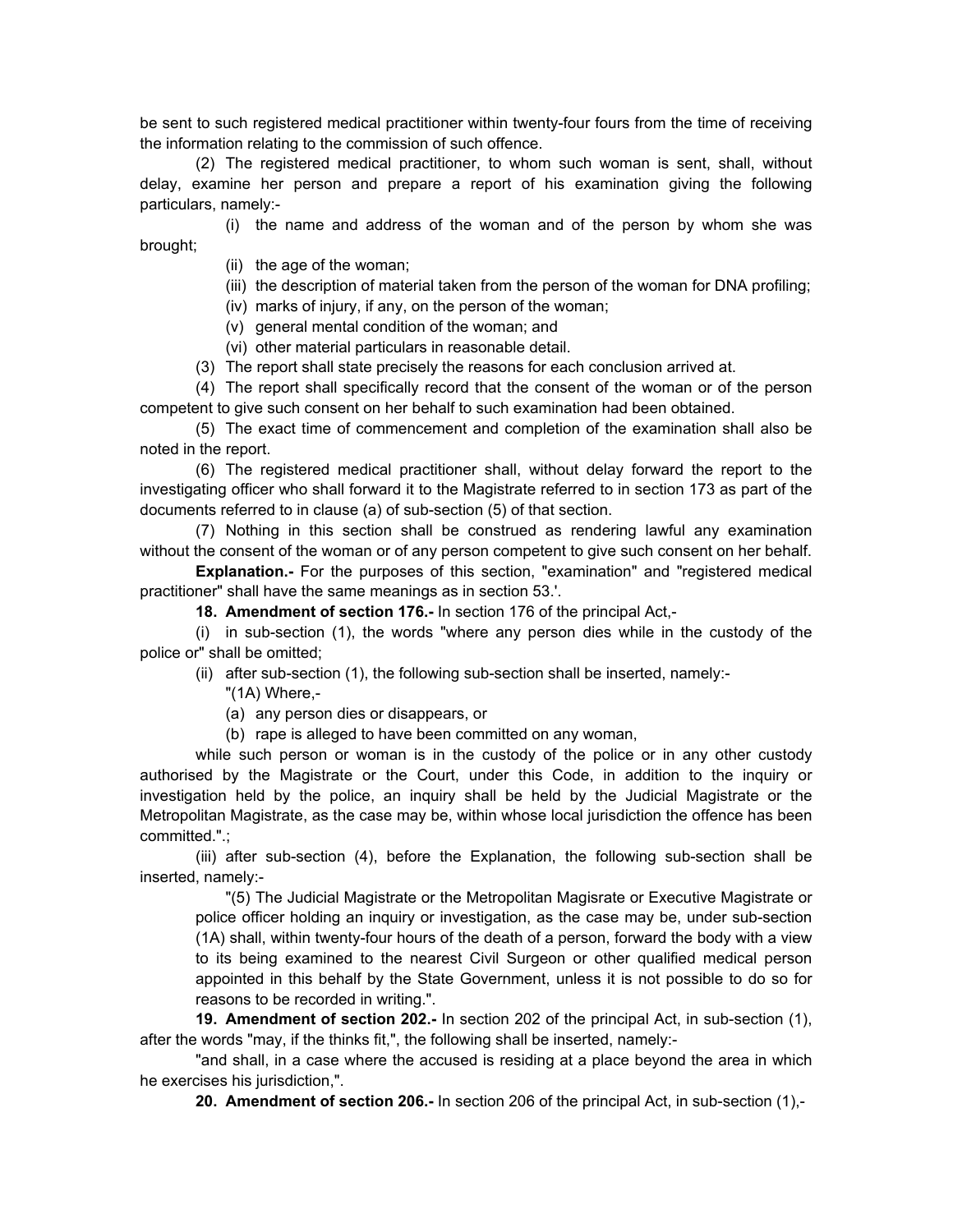(a) in the opening paragraph, after the words and figures "under section 260", the words and figures "or section 261" shall be inserted;

(b) in the proviso, for the words "one hundred rupees", the words "one thousand rupees" shall be substituted.

**21. Amendment of section 223.-** In section 223 of the principal Act, in the proviso,-

(a) for the word "Magistrate", the words "Magistrate or Court of Session" shall be substituted;

(b) for the words "if he is satisfied", the words "if he or it is satisfied" shall be substituted.

**22. Amendment of section 228.-** In section 228 of the principal Act, in sub-section (1), in clause (a), for the words "and thereupon the Chief Judicial Magistrate", the words "or any other Judicial Magistrate of the first class and direct the accused to appear before the Chief Judicial Magistrate, or, as the case may be, the Judicial Magistrate of the first class, on such date as he deems fit, and thereupon such Magistrate" shall be substituted.

**23. Amendment of section 260.-** In section 260 of the principal Act, in sub-section (1),-

(a) for the words "two hundred rupees", wherever they occur, the words "two thousand rupees" shall be substituted;

(b) in clause (vi), for the words "criminal intimidation", the words "criminal intimidation punishable with imprisonment for a term which may extend to two years, or with fine, or with both" shall be substituted.

**24. Insertion of new section 291A.-** After section 291 of the principal Act, the following section shall be inserted, namely:-

**"291A. Identification report of Magistrate.-** (1) Any document purporting to be a report of identification under the hand of an Executive Magistrate in respect of a person or property may be used as evidence in any inquiry, trial or other proceeding under this Code, although such Magistrate is not called as a witness:

Provided that where such report contains a statement of any suspect or witness to which the provisions of section 21, section 32, section 33, section 155 or section 157, as the case may be, of the Indian Evidence Act, 1872 (1 of 1872), apply, such statement shall not be used under this sub-section except in accordance with the provisions of those sections.

(2) The Court may, if it thinks fit, and shall, on the application of the prosecution or of the accused, summon and examine such Magistrate as to the subject matter of the said report.".

**25. Amendment of section 292.-** In section 292 of the principal Act,-

(a) in sub-section (1), after the words "the Mint", the words "or of the Currency Note Press or of the Bank Note Press or of the Security Printing Press" shall be inserted;

(b) in sub-section (3), for words "the Master of the Mint, or the India Security Press", the words "the General Manager of the Mint or of the Currency Note Press or of the Bank Note Press or of the Security Printing Press or of the India Security Press" shall be substituted.

**26. Amendment of section 293.-** In section 293 of the principal Act, in sub-section (4),-

- (a) for clause (b), the following clause shall be substituted, namely:-
- "(b) the Chief Controller of Explosives;";
- (b) after clause (f), the following clause shall be added, namely:-

"(g) any other Government scientific expert specified, by notification, by the Central Government for this purpose.".

**27. Insertion of new section 311A.-** After section 311 of the principal Act, the following section shall be inserted, namely:-

**"311A. Power of Magistrate to order person to give specimen signatures of handwriting.-** If a Magistrate of the first class is satisfied that, for the purposes of any investigation or proceeding under this Code, it is expedient to direct any person, including an accused person, to give specimen signatures or handwriting, he may make an order to that effect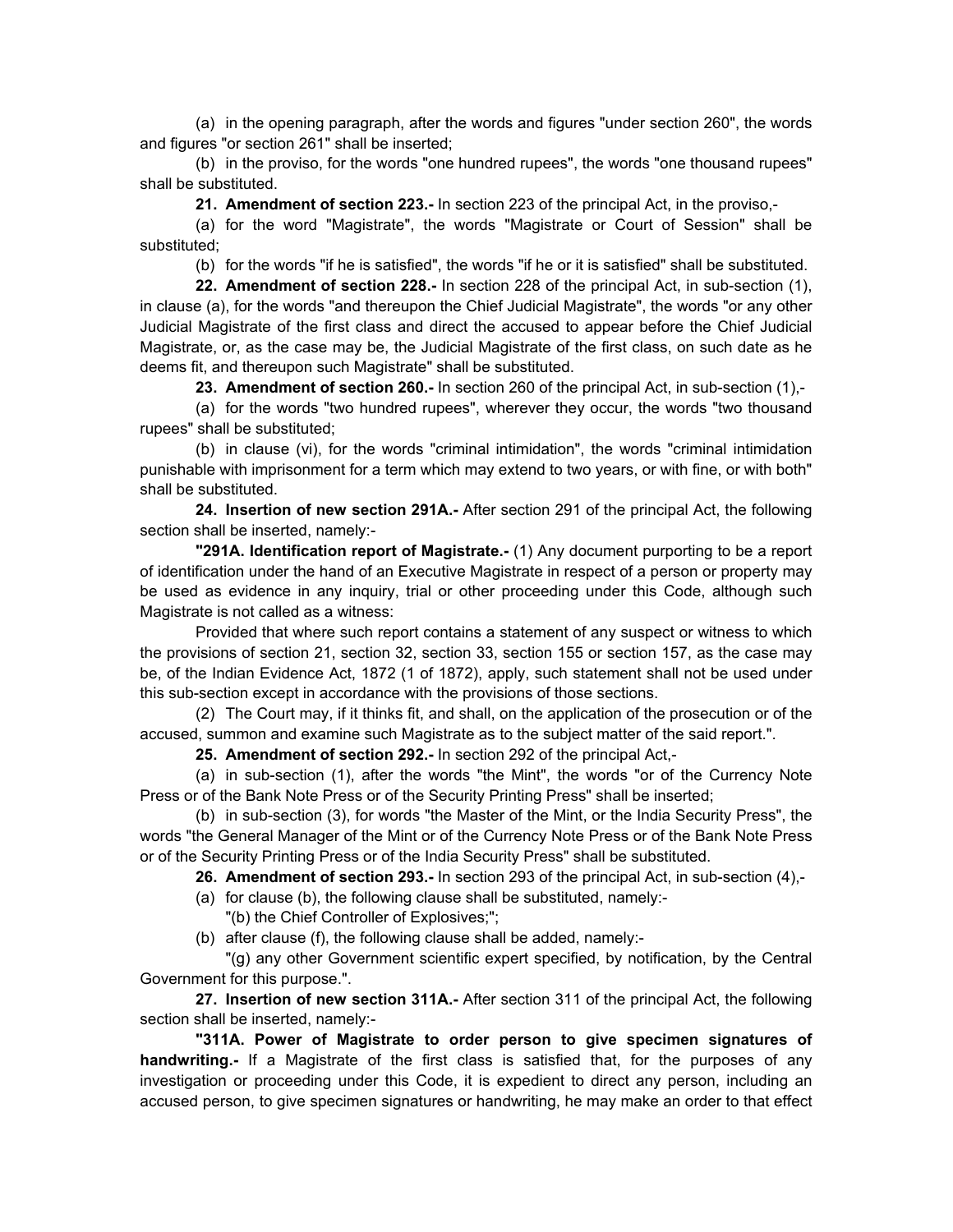and in that case the person to whom the order relates shall be produced or shall attend at the time and place specified in such order and shall give his specimen signatures or handwriting:

Provided that no order shall be made under this section unless the person has at some time been arrested in connection with such investigation or proceeding.".

**28. Amendment of section 320.-** In section 320 of the principal Act, in the Table under sub-section (2),-

(a) the words "Voluntarily causing hurt by dangerous weapons or means" in column 1 and the entries relating thereto in columns 2 and 3 shall be omitted;

(b) incolumn 3, for the word "Ditto", against the entry relating to section 325, the words "The person to who the hurt is caused" shall be substituted;

(c) in column 1, for the words "two hundred and fifty rupees", wherever they occur, the words "two thousand rupees" shall be substituted.

**29. Amendment of section 356.-** In section 356 of the principal Act, in sub-section (1),-

(a) after the words, figures and letter "or section 489D", the words, figures and brackets "or section 506 (in so far as it relates to criminal intimidationpunishable with imprisonment for a term which may extend to seven years or with fine or with both)" shall be inserted;

(b) after the work and figures "Chapter XII", the words and figures "or Chapter XVI" shall be inserted.

**30. Amendment of section 358.-** In section 358 of the principal Act, in sub-section (1) and (2), for the words "one hundred rupees", the words "one thousand rupees" shall be substituted.

**31. Amendment of section 377.-** In section 377 of the principal Act,-

(a) in sub-sections (1) and (2), for the words "an appeal to the High Court against the sentence on the ground of its inadequacy", the following shall be substituted, namely:-

"an appeal against the sentence on the ground of its inadequacy-

(a) to the Court of Session, if the sentence is passed by the Magistrate; and

(b) to the High Court, if the sentence is passed by any other Court";

(b) in sub-section (3), for the words "the High Court", the words "the Court of Session or, as the case may be, the High Court" shall be substituted.

**32. Amendment of section 378.-** In section 378 of the principal Act,-

(i) for sub-section (1), the following sub-section shall be substituted, namely:-

"(1) Save as otherwise provided in sub-section (2), and subject to the provisions of subsection  $(3)$  and  $(5)$ ,-

- (a) the District Magistrate may, in any case, direct the Public Prosecutor to present an appeal to the Court of Session from an order of acquittal passed by a Magistrate in respect of a cognizable and non-bailable offence;
- (b) the State Government may, in any case, direct the Public Prosecutor to persent an appeal to the High Court from an original or appeallate order of an acquittal passed by any Court other than a High Court [not being an order under clause (a)] or an order of acquittal passed by the Court of Session in revision.".

(ii) in sub-section (2), for the portion beginning with the words "the Central Government may" and ending with the words "the order of acquittal", the following shall be substituted, namely:-

"the Central Government may, subject to the provisions of sub-section (3), also direct the Public Prosecutor to present an appeal-

> (a) to the Court of Session, from an order of acquittal passed by a Magistrate in respect of a cognizable and non-bailable offence;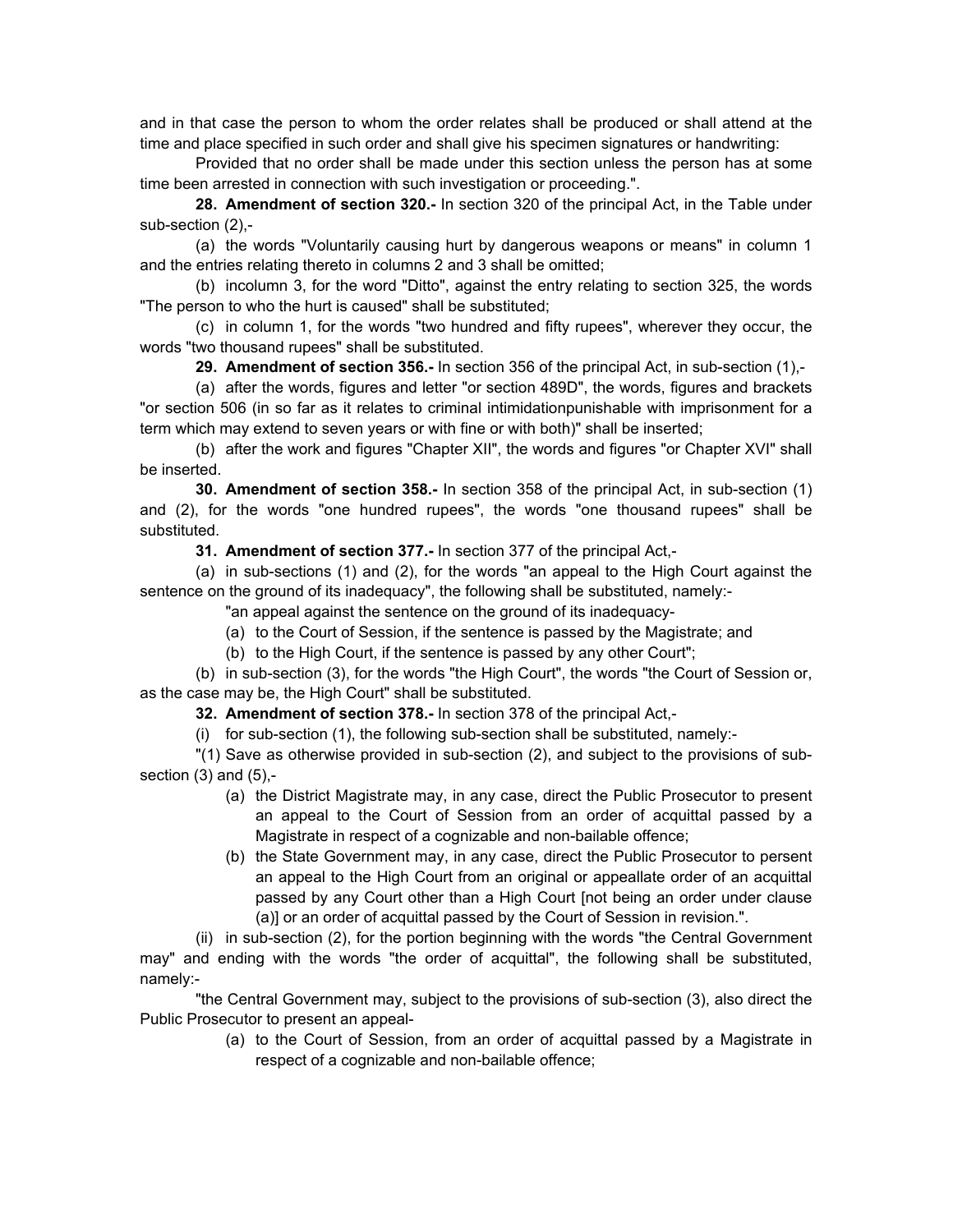(b) to the High Court from an original or appellate order of an acquittal passed by any Court other than a High Court [not being an order under clause (a)] or an order of acquittal passed by the Court of Session in revision";

(iii) in sub-section (3), for the words "No appeal", the words "No appeal to the High Court" shall be substituted.

**33. Amendment of section 389.-** In section 389 of the principal Act, to sub-section (1), the following provisos shall be added, namely:-

"Provided that the Appellate Court shall, before releasing on bail or on his own bond a convicted person who is convicted of an offence punishable with death or imprisonment for life or imprisonment for a term of not less than ten years, shall give opportunity to the Public Prosecutor for showing cause in writing against such release:

Provided further that in cases where a convicted person is released on bail it shall be open to the Public Prosecutor to file an application for the cancellation of the bail."

**34. Amendment of section 428.-** To section 428 of the principal Act, the following proviso shall be added, namely:-

"Provided that in cases referred to in section 433A, such period of detention shall be set off against the period of fourteen years referred to in that section.".

**35. Amendment of section 436.-** In section 436 of the principal Act, in sub-section (1),-

(a) in the first proviso, for the words "may, instead of taking bail", the words "may, and shall, if such person is indigent and is unable to furnish surety, instead of taking bail" shall be substituted;

(b) after the first proviso, the following Explanation shall be inserted, namely:-

**"Explanation.-** Where a person is unable to give bail within a week of the date of his arrest, it shall be a sufficient ground for the officer or the Court to presume that he is an indigent person for the purposes of this proviso.".

**36. Insertion of new section 436A.-** After section 436 of the principal Act, the following section shall be inserted, namely:-

**"436A. Maximum period for which an undertrial prisoner can be detained.-** Where a person has, during the period of investigation, inquiry or trial under this Code of an offence under any law (not being an offence for which the punishment of death has been specified as one of the punishments under that law) undergone detention for a period extending up to one-half of the maximum period of imprisonment specified for that offence under that law, he shall be released by the Court on his personal bond with or without sureties:

Provided that the Court may, after hearing the Public Prosecutor and for reasons to be recorded by it in writing, order the continued detention of such person for a period longer than one-half of the said period or release him on bail instead of the personal bond with or without sureties:

Provided further that no such person shall in any case be detained during the period of investigation, inquiry or trial for more than the maximum period of imprisonment provided for the said offence under that law.

**Explanation.**- In computing the period of detention under this section for granting bail, the period of detention passed due to delay in proceeding caused by the accused shall be excluded.".

- **37. Amendment of section 437.-** In section 437 of the principal Act,-
- (i) in sub-section (1),-
	- (a) in clause (ii), for the words "a non-bailable and cognizable offence", the words "a cognizable offence punishable with imprisonment for three years or more but not less than seven years" shall be substituted;
	- (b) after the third proviso, the following proviso shall be inserted, namely:-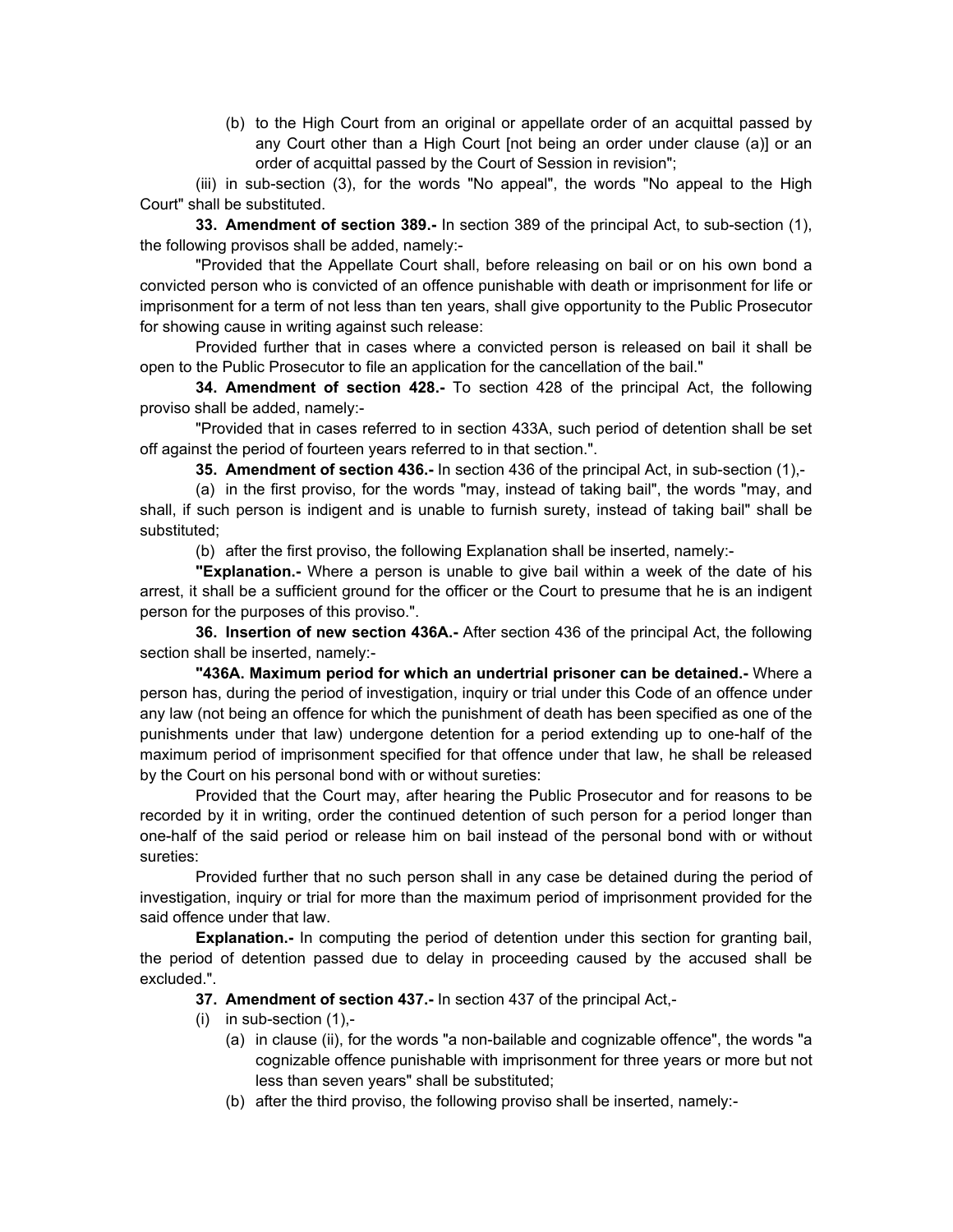"Provided also that no person shall, if the offence alleged to have been committed by him is punishable with death, imprisonment for life, or imprisonment for seven years or more, be released on bail by the Court under this sub-section without giving an opportunity of hearing to the Public Prosecutor.".

(ii) in sub-section (3), for the portion beginning with the words "the Court may impose" and ending with the words "the interests of justice", the following shall be substituted, namely:-

"the Court shall impose the conditions,-

- (a) that such person shall attend in accordance with the conditions of the bond executed under this Chapter,
- (b) that such person shall not commit an offence similar to the offence of which he is accused, or suspected, of the commission of which he is suspected, and
- (c) that such person shall not directly or indirectly make any inducement, threat or promise to any person acquainted with the facts of the case so as to dissuade him from disclosing such facts to the Court or to any police officer or tamper with the evidence,

and may also impose, in the interests of justice, such other conditions as it considers necessary".

**38. Amendment of section 438.-** In section 438 of the principal Act, for sub-section (1), the following sub-sections shall be substituted, namely:-

"(1) Where any person has reason to believe that the may be arrested on accusation of having committed a non-bailable offence, he may apply to the High Court or the Court of Session for a direction under this section that in the event of such arrest he shall be released on bail; and that Court may, after taking into consideration, inter alia, the following factors, namely:-

- (i) the nature and gravity of the accusation;
- (ii) the antecedents of the applicant including the fact as to whether he has previously undergone imprisonment on conviction by a Court in respect of any cognizable offence;
- (iii) the possibility of the applicant to flee from justice; and
- (iv) where the accusation has been made with the object of injuring or humiliating the applicant by having him so arrested,

either reject the application forthwith or issue an interim order for the grant of anticipatory

bail:

Provided that, where the High Court or, as the case may be, the Court of Session, has not passed any interim order under this sub-section or has rejected the application for grant of anticipatory bail, it shall be open to an officer in-charge of a police station to arrest, without warrant the applicant on the basis of the accusation apprehended in such application.

- (1A) Where the Court grant an interim order under sub-section (1), it shall forthwith cause a notice being not less than seven days notice, together with a copy of such order to be served on the Public Prosecutor and the Superintendent of Police, with a view to give the Public Prosecutor a reasonable opportunity of being heard when the application shall be finally heard by the Court.
- (1B) The presence of the applicant seeking anticipatory bail shall be obligatory at the time of final hearing of the application and passing of final order by the Court, if on an application made to it by the Public Prosecutor, the Court considers such presence necessary in the interest of justice.".

**39. Insertion of new section 441A.-** After section 441 of the principal Act, the following section shall be inserted, namely:-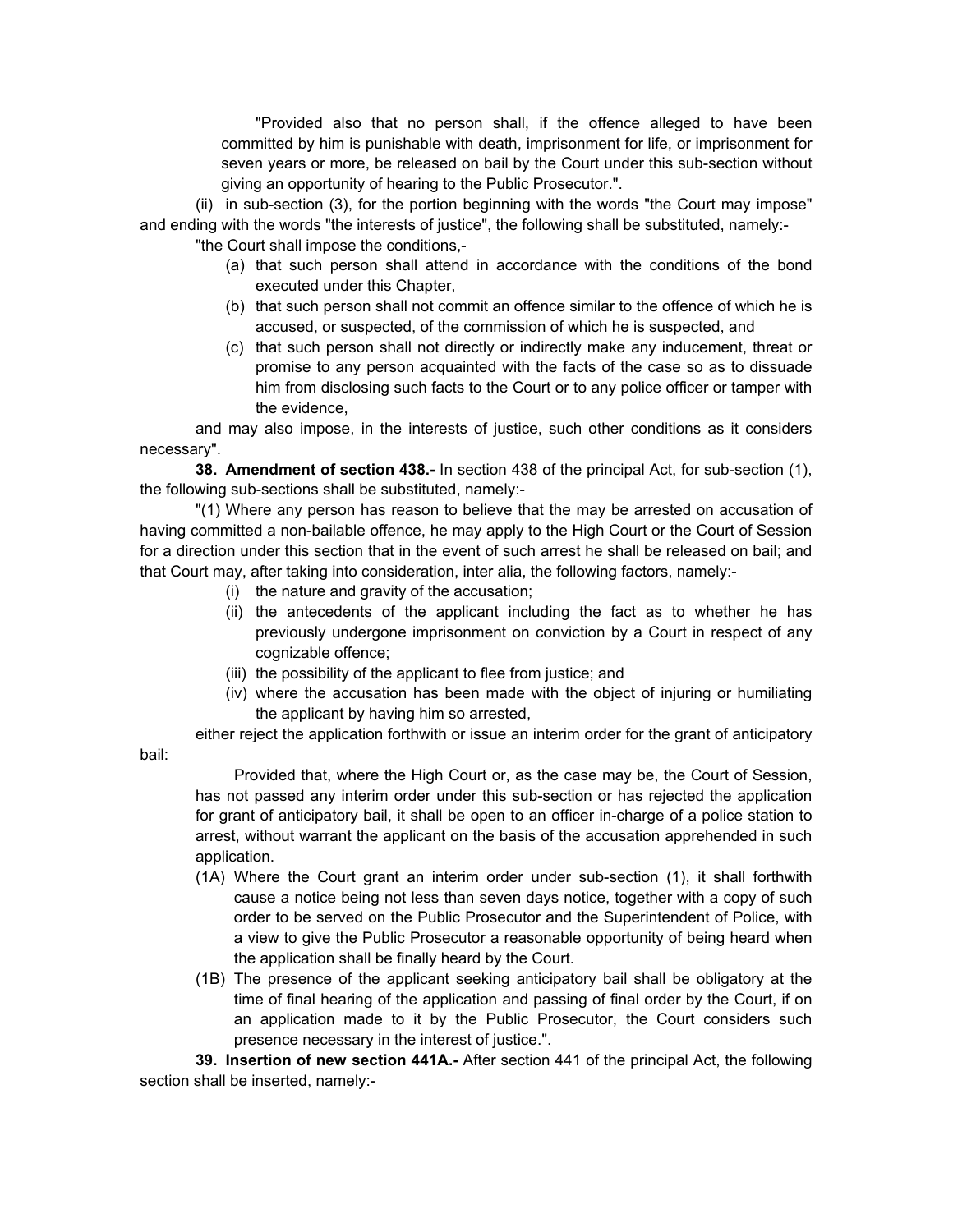**"441A. Declaration by sureties.-** Every person standing surety to an accused person for his release on bail, shall make a declaration before the court as to the number of persons to whom he has stood surety including the accused, giving therein all the relevant particulars.".

**40. Amendment of section 446.-** In section 446 of the principal Act, in sub-section (3), for the words "at its discretion", the words "after recording its reasons for doing so" shall be substituted.

**41. Amendment of section 459.-** In section 459 of the principal Act, for the words "less than ten rupees", the words "less than five hundred rupees" shall be substituted.

**42. Amendment of the Schedule.-** In the First Schedule to the principal Act, under the heading "I.-OFFENCES UNDER THE INDIAN PENAL CODE",-

(a) after the entries relating to section 153A, the following entries shall be inserted, namely:-

|        |                                  |                   |       | ხ     |               |
|--------|----------------------------------|-------------------|-------|-------|---------------|
| "153AA | Knowingly carrying arms in       | Imprisonment for  | Ditto | Ditto | Anv           |
|        | any procession or organising     | 6 months and fine |       |       | Magistrate."; |
|        | or holding or taking part in any | of 2,000 rupees   |       |       |               |
|        | mass drill or mass training with |                   |       |       |               |
|        | arms                             |                   |       |       |               |

(b) in the 6th column, in the entries relating to section 153B, for the word "Ditto", the words "Magistrate of the first class" shall be substituted;

(c) after the entries relating to section 174, the following entries shall be inserted, namely:-

|       | 2                                  |                 |         | 5        | 6            |
|-------|------------------------------------|-----------------|---------|----------|--------------|
| "174A | Failure to appear at specified     | Imprisonment    | Cogniz- | Non-     | Magistrate   |
|       | place and specified time as        | for 3 years or  | able    | bailable | of the first |
|       | required by a proclamation         | with fine, or   |         |          | class.       |
|       | published under sub-section (1) of | with both       |         |          |              |
|       | section 82 of this Code            |                 |         |          |              |
|       | In a case where declaration has    | Imprisonment    | Ditto   | Ditto    | Ditto,";     |
|       | been made under sub-section (4)    | for 7 years and |         |          |              |
|       | of section 82 of this Code         | fine            |         |          |              |
|       | pronouncing a person as            |                 |         |          |              |
|       | proclaimed offender                |                 |         |          |              |

(d) in the entries relating to section 175,-

(i) in the 4th column, for the word "Ditto", the word "Non-cognizable";

(ii) in the 5th column, for the word "Ditto", the word "Bailable",

shall be substituted;

(e) after the entries relating to section 229, the following entries shall be inserted, namely:-

| "229A | Failure by person released on   | l Imprisonment for 1   | Coaniz- | Non-     | Anv           |
|-------|---------------------------------|------------------------|---------|----------|---------------|
|       | bail or bond to appear in Court | vear, or fine, or both | able    | bailable | Magistrate.": |

(f) in the 5th column, in the entries relating to-

(i) section 274, for the word "Ditto", the word "Non-bailable" shall be substituted;

(ii) section 275, for the word "Ditto", the word "Bilable" shall be substituted;

(iii) section 324, for the word "Ditto", the word "Non-bailable" shall be substituted;

(iv) section 325, for the word "Ditto", the word "Bailable" shall be substituted;

(v) section 332, for the word "Bailable", the word "Ditto" shall be substituted;

(vi) section 333, for the word "Non-bailable", the word "Ditto" shall be substituted;